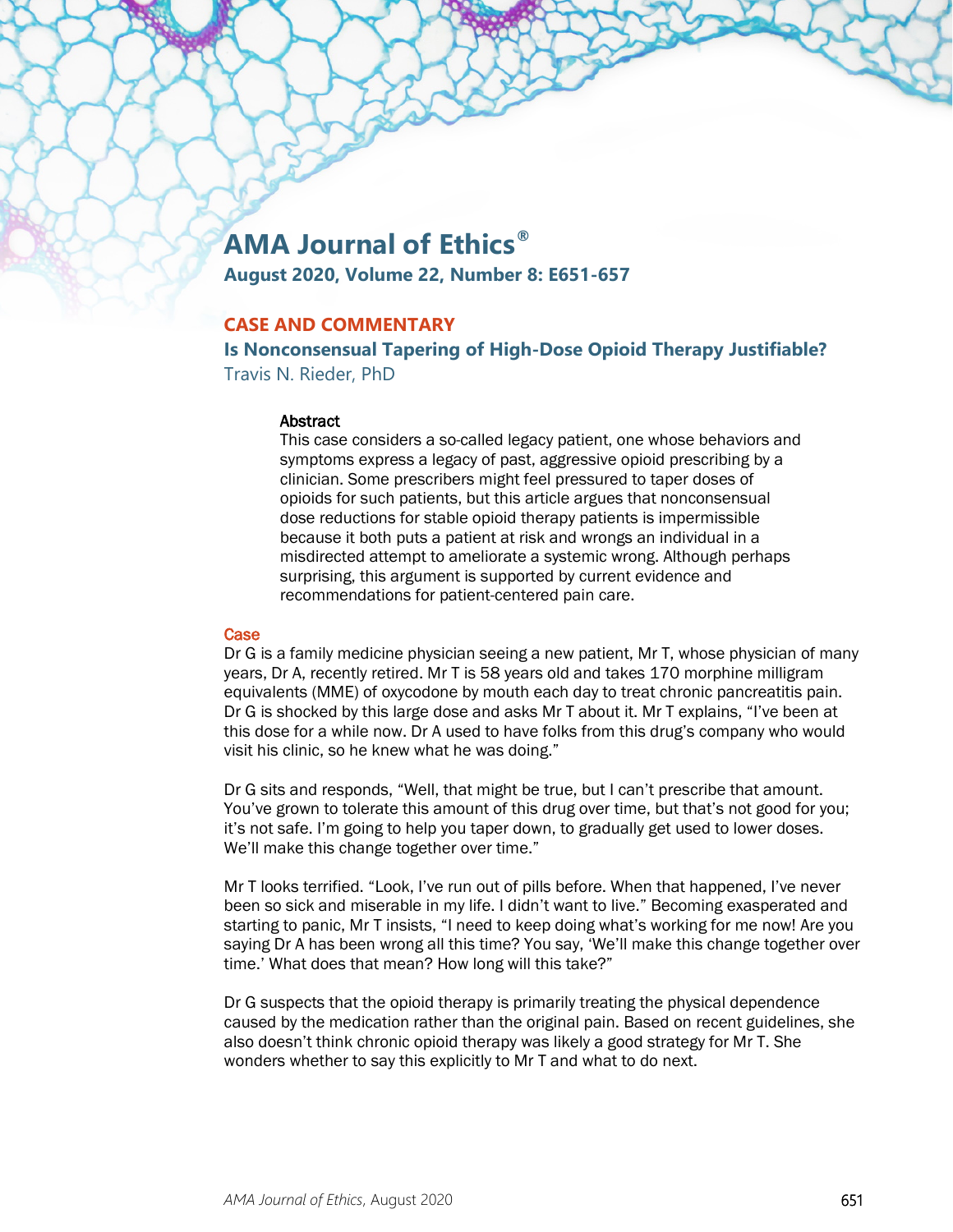#### **Commentary**

In the wake of America's opioid crisis, clinicians across the country are feeling pressured to prescribe fewer opioids, as scholars have claimed repeatedly that they are at least partially to blame for the broader drug overdose epidemic.<sup>1,2,3,4</sup> Guidelines like the one published by the Centers for Disease Control and Prevention (CDC) urge caution when initiating or escalating opioid prescriptions but leave unclear how such reductions are to be achieved.5 The CDC guideline, however, has been widely misinterpreted as a mandate to deprescribe for existing patients6—in particular, for *legacy patients*, so-called because their [long-term use](https://journalofethics.ama-assn.org/article/long-term-opioid-treatment/2013-05) of often high-dose opioid therapy is a legacy of past, more aggressive prescribing practices. Although some patients likely achieved this status due to their physicians failing to respect prescribing norms, many did not; long-term opioid therapy was simply seen as acceptable—sometimes even obligatory—during the late 1990s and early 2000s when pain was taken to be the "fifth vital sign" and opioids were sold to clinicians by pharmaceutical companies as safe and effective.<sup>7</sup>

Mr T is likely one such patient, and he represents one of the most difficult challenges of current pain management practice: because he has taken opioids for so long, he is physically dependent on a high dose and scared of his supply being discontinued. Such cases need to be approached with excessive caution. When a patient's physical dependence is induced by past poor prescribing and clinical management, the *ethical structure* of current prescribing decisions changes—and should change. In particular, clinicians must consider both patient autonomy and their obligation not to compound iatrogenic harms to vulnerable patients. I argue in what follows that these considerations suggest that it is impermissible to taper patients like Mr T without their consent.

#### Morally Relevant Features of Legacy Cases

Physicians in Dr G's position might believe that the only ethically relevant question of the case is whether chronic opioid therapy is evidence-based practice. It is now well accepted tha[t overprescribing](https://journalofethics.ama-assn.org/article/what-clinicians-and-health-professions-students-should-learn-about-how-pharmaceutical-marketing/2020-08) contributed to America's opioid crisis,7 and, as a result, the CDC guideline recommends a cautious approach that closely attends to physicians' past prescribing of opioids for chronic, noncancer pain.5 This sort of mindset is revealed in Dr G's initial response to the dose: "You've grown to tolerate this amount of this drug over time, but that's not good for you; it's not safe." Physicians like Dr G presumably believe that high-dose opioid therapy carries significant risks and thus that reducing or eliminating opioid use is indicated. Although the evidence is not actually clear on this point,8 I will assume that Dr G is correct that a reduced dose might be better for Mr T from a clinical standpoint for the sake of exploring whether nonconsensually reducing Mr T's dose is ethically justifiable.

*Initiation vs continuation.* The most important lesson for responsible opioid prescribing in cases like Mr T's is that the presumption of a duty to taper as following from evidencebased medicine fails to acknowledge the difference between *initiating* patients on opioid therapy and *continuing* patients on opioid therapy.6 This distinction is morally relevant for at least 2 reasons: first, because long-term opioid therapy patients can have profound physical dependence; and second, because what patients are entitled to can be affected by how they have been treated by the health care system in the past. I'll address each of these points briefly in turn.

*Risk-benefit profile.* The fact of physical dependence changes the risk-benefit profile of opioid therapy.8 Mr T fears the withdrawal symptoms that come with discontinuing opioids, and this fear is a perfectly reasonable one: withdrawal can be far more than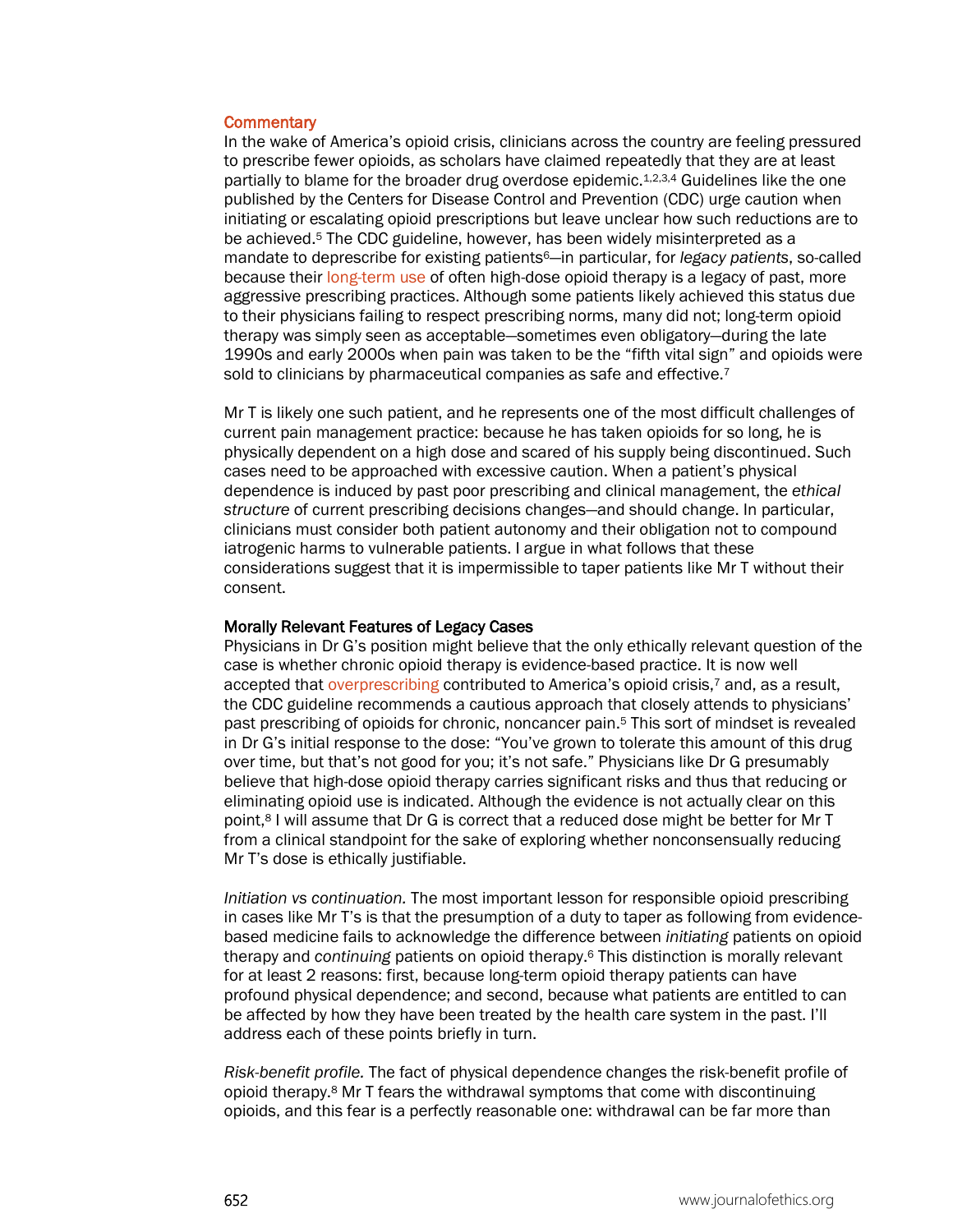unpleasant or painful; it can be an absolute nightmare.<sup>9</sup> And because a patient who has been on chronic opioid therapy might know the symptoms of withdrawal well, the prospect of withdrawal itself can cause significant anxiety. (As Mr T states in the case, "Look, I've run out of pills before. When that happened, I've never been so sick and miserable in my life. I didn't want to live.") Indeed, withdrawal can be so devastating that patients who have their opioid therapy discontinued abruptly or are tapered too quickly have been reported to commit suicide.10

Dr G likely believes that she can mitigate some of this suffering with a careful taper, but she cannot promise that tapering will be symptom free, or even that it won't be miserable. What little data we have about tapering in the most ideal circumstances do not provide much reason for optimism. In one study, practiced experts attempted to carefully taper patients to below 90 MME or to transition those unable to taper onto buprenorphine. Despite the resources of a specialty clinic conducting slow, careful tapers, more than a third of the patients dropped out of the study; among those who successfully completed the taper, more than half reported increased pain.<sup>11</sup> In a separate study under essentially ideal conditions, in which patients volunteered for tapering interventions and investigators were national experts on the topic, results were heterogenous. Many patients were able to achieve moderate dose reductions, but others required *increased* doses. Some experienced decreases in pain while others experienced increases in pain.12 Slow, careful tapers, even for patients with access to far more professional expertise and resources than average patients, do not necessarily make patients more comfortable. Indeed, even ideal tapering regimens can lead to an increase in pain, with no certainty that patients will be able to eventually complete the taper. It is also important to note that the slower the taper—even when offered with the intention of helping mitigate suffering from withdrawal symptoms—the longer (possibly months or years) the withdrawal process is drawn out. This possible prolongation of withdrawal is an important ethical consideration when deciding how to help a patient who has become iatrogenically physically dependent on opioids.

*Iatrogenesis.* Additionally, legacy patients are owed a certain amount of deference in choosing their treatment as a result of the situation in which the medical community has placed them. In general, we don't think that patients are owed some particular medication or service. Patients aren't allowed to "order" a drug from a physician. Rather, physicians are stewards of potent substances, and it is their job to decide whether it is appropriate to use a medication in any particular case. High-dose legacy patients are different, however, because they've suffered iatrogenic harm from poor prescribing and poor medical management. If Dr G is correct that chronic opioid therapy isn't good for Mr T, then Mr T has already been wronged by being given an inappropriate treatment perhaps by an unskilled prescriber or perhaps simply because norms concerning prescribing have changed. Now, he's being pushed or required to go through withdrawal in the hope—but with no guarantee—that he won't be in worse pain at the end of the whole ordeal.<sup>12</sup>

In a case like Mr T's, it seems reasonable to say that Mr T's preferences should play a role in decision sharing about treatment. It might well be the case that there is something clinically and ethically wrong about continuing to prescribe high-dose opioids for some patients' chronic, noncancer pain. But there is also something clinically and ethically wrong about forcing patients to endure exacerbated, protracted iatrogenic suffering. There is no morally pure choice here, but ensuring that patients play a central role in [sharing decisions](https://journalofethics.ama-assn.org/article/how-should-physician-respond-patients-pain-when-new-opioid-prescribing-laws-limit-shared-decision/2019-10) with their physician about therapy can mitigate the badness of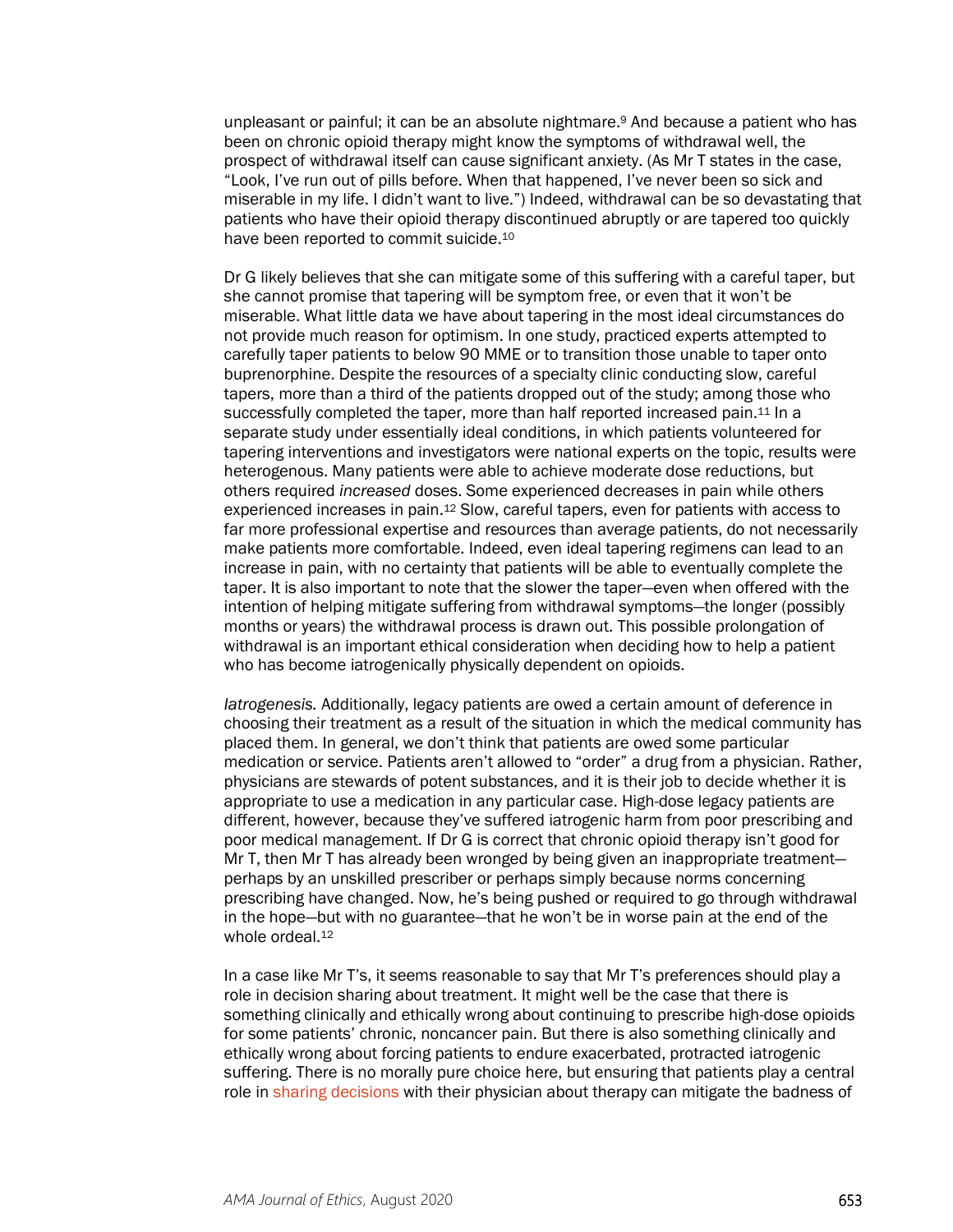the situation; it can allow the exercise of autonomy that has been threatened by patients being put on a medication, long-term, with no plan for when or how to get off.

To be clear, the argument of this section does not justify the conclusion that a physician ought to write whatever prescription a patient wants, nor does it tell us what Dr G ought to do. Rather, it introduces a key distinction (between initiating and continuing opioids) and shows how the presence of physical dependence is ethically relevant for determining the appropriateness of continuing to prescribe opioids. In particular, physical dependence changes the risk-benefit profile of opioid prescribing due to the threat of withdrawal if the prescription is discontinued; and the patient, having already suffered an iatrogenic harm, should be given a voice in determining how best to mitigate that harm. These considerations suggest that there are reasons to continue a prescription even when initiating opioid therapy wasn't appropriate.

### Prescribing for Legacy Patients Is Not Always "Misprescribing"

Some prescribers might object that continuing to prescribe opioids for Mr T would be wrong if Dr G believes opioids are no longer treating the original pain. After all, most physicians are now acutely aware of legal and professional risks of prescribing opioids to satisfy a patient's addiction under the guise of pain medicine.13 What's important to recognize, however, is that Dr G has no evidence that Mr T has an addiction, which is characterized by cravings and compulsive behavior even in the face of adverse consequences, such as job loss, relationship deterioration, or overdose.14 Rather, Mr T is physically dependent on opioids, and dependence is characterized by withdrawal symptoms when a medication is abruptly discontinued.<sup>14</sup> Dependence does not, by itself, entail addiction.

Although continuing to prescribe to a patient one suspects of suffering from addiction is clearly taken by medicine and the law to be a case of misprescribing, according to the Harrison Act of 1914,13 there is no clear ethical or legal requirement to discontinue prescribing for a patient physically dependent on opioids. Indeed, there could not be, since dependence forms as a matter of course for many medications, including opioids, benzodiazepines, and selective serotonin reuptake inhibitors. So, how should physicians decide whether a given instance of prescribing constitutes a case of misprescribing? Kelly Dineen has shown that there is virtually no concrete guidance on this topic.13 In the absence of concrete guidance, physicians must ask in each case whether the benefits of opioid therapy outweigh the risks.15 Accordingly, physicians must consider in each case not only the risks of chronic opioid therapy but also the risks of deprescribing. Forcibly tapering a patient, even when that patient does not suffer from addiction, can expose him to some harms of addiction. Withdrawal symptoms and pain are not only harms in themselves but also can destabilize a previously stable patient. A patient who is cut off from his source of opioid medication might seek other sources to self-medicate<sup>6</sup> or suffer medical or functional deterioration.16

In the public health world, a number of harm reduction strategies are endorsed for curbing opioid overdose. These include interventions like syringe-exchange programs,17 [naloxone distribution,](https://journalofethics.ama-assn.org/article/crisis-our-neighborhood/2018-02)18 and safe consumption sites.19 Outside the United States, there is even support for providing persons with opioid use disorder with a safe supply of opioids so that they don't have to turn to markets that offer potentially contaminated sources of heroin.<sup>20</sup> The philosophy behind such interventions is that preventing people from using opioids is not what's important; preventing harms of opioid use—specifically, physical dependence, addiction, and death by overdose—is what's important. Forcibly tapering otherwise stable patients off high-dose, chronic opioid therapy reveals that this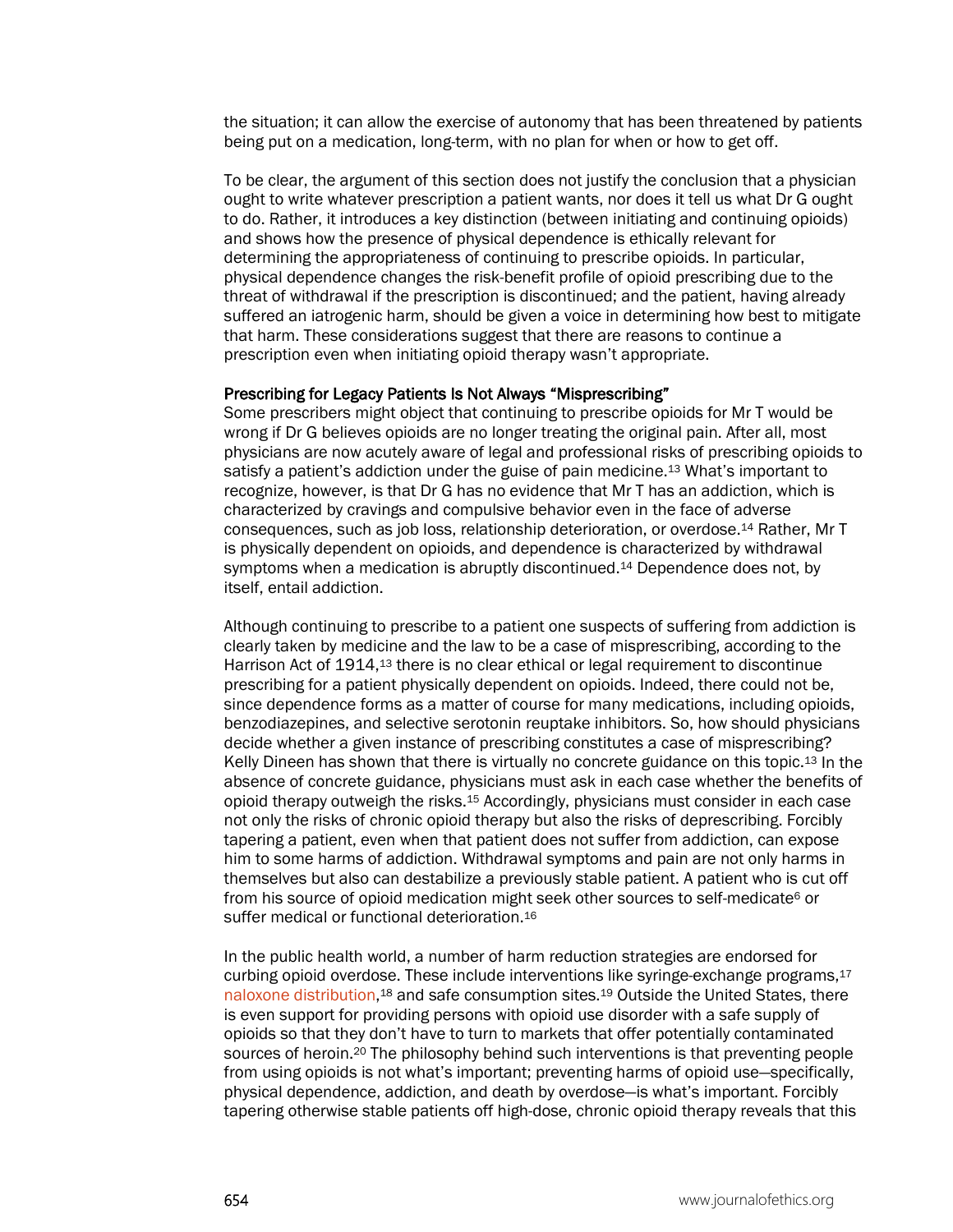practice might have an effect that is the opposite of what public health is calling for: it may be a *harm expanding* intervention, exposing those who have long received opioid medications variously to worsened pain, withdrawal, social instability amidst untreated dependence, or loss of medical care relationships.21 Taking such risks into account, continuing to prescribe high-dose opioid therapy for a legacy patient does not clearly constitute ethical or legal misprescribing. In light of both clinical goals for an individual patient and public health goals for communities, the risks of long-term opioid therapy must also be weighed, in each patient's case, against the risks of *not* prescribing.

#### What Should a Physician Do?

If Dr G is correct that Mr T's current dose is dangerous, then an ideal outcome would be one in which Mr T feels comfortable working with Dr G to slowly taper to a safer opioid dose, while simultaneously receiving multimodal pain therapies to treat his underlying pain. But Mr T does not seem ready for tapering yet, which means that Dr G has more to consider in counseling Mr T and sharing decisions with him.

Dr G is obligated to counsel Mr T about potential clinical and public health benefits of tapering: minimizing or eliminating risks and side effects of opioid use, potentially decreasing his pain over time (if Mr T is experiencing opioid-induced hyperalgesia), and reducing the number of pills in his medicine cabinet that are potentially available for diversion. Dr G's goal should be to establish a supportive relationship with Mr T in which both can agree upon and implement a careful tapering strategy.22 In the meantime, Dr G should continue prescribing at current levels, while counseling and partnering with Mr T to help him achieve a better quality of life and reduced pain.

We must, however, acknowledge that Mr T might never be convinced that the benefits of tapering outweigh its risks. Were this the case, as I've argued, it would still not be ethically permissible for Dr G to unilaterally taper or discontinue prescribing opioids for Mr T. As time goes on, Dr G could offer alternative strategies: in particular, Dr G might suggest transitioning Mr T to buprenorphine, as this opioid is a safer alternative to oxycodone, thanks to its ceiling effect on respiratory depression.23 And if, over time, Mr T's pain worsens or he shows symptoms of opioid use disorder, Mr T might no longer be a *stable* legacy patient, and thus the risks of continued opioid prescribing might start to outweigh the benefits, even accounting for the risks of deprescribing. If either of these cases were to occur, Dr G should partner with a pain or addiction specialist to manage Mr T's care and evaluate how to best mitigate emerging risks.

The view that it is ethically impermissible to nonconsensually taper stable legacy patients, even when not tapering means prescribing some form of opioid therapy indefinitely, might surprise some. But this view accords with recommendations offered in the US Department of Health and Human Services' 2019 Guide for Clinicians on the Appropriate Dosage Reduction or Discontinuation of Long-Term Opioid Analgesics,23 which advises clinicians not to taper patients prior to their consent to a plan. This guide suggests monitoring physically dependent patients, mitigating their risk of overdosing by providing overdose education and coprescribing naloxone, and periodically "encourag[ing] movement toward appropriate therapeutic changes."23 These tasks depend on developing deep familiarity with patients' experience and life history, earning their trust, partnering, and sharing decisions.

#### **References**

1. Meier B. *Pain Killer: An Empire of Deceit and the Origin of America's Opioid Epidemic*. New York, NY: Random House; 2018.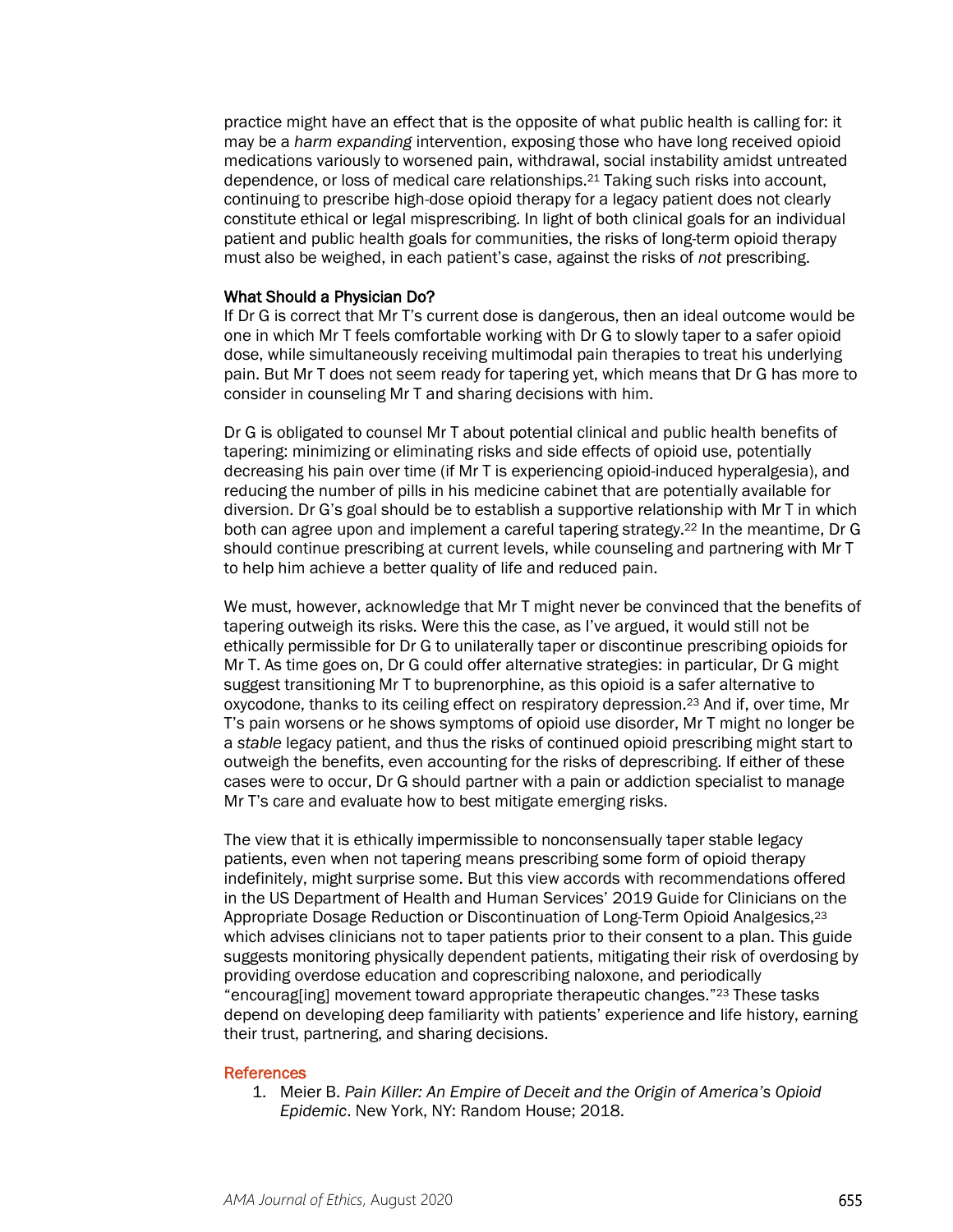- 2. Quinones S. *Dreamland: The True Tale of America's Opiate Epidemic*. New York, NY: Bloomsbury; 2015.
- 3. Lembke A. *Drug Dealer MD: How Doctors Got Duped, Patients Got Hooked, and Why It's So Hard to Stop*. Baltimore, MD: Johns Hopkins University Press; 2016.
- 4. Macy B. *Dopesick: Dealers, Doctors, and the Drug Company That Addicted America*. New York, NY: Little, Brown & Co; 2018.
- 5. Dowell D, Haegerich TM, Chou R. CDC guideline for prescribing opioids for chronic pain—United States, 2016. *MMWR Recomm Rep*. 2016;65(1):1-49.
- 6. Dowell D, Haegerich T, Chou R. No shortcuts to safer opioid prescribing. *N Engl J Med*. 2019;380(24):2285-2287.
- 7. Kolodny A, Courtwright DT, Hwang CS, et al. The prescription opioid and heroin crisis: a public health approach to an epidemic of addiction. *Annu Rev Public Health*. 2015;36(1):559-574.
- 8. Kertesz SG, Gordon AJ, Manhapra A. Nonconsensual dose reduction mandates are not justified clinically or ethically: an analysis. *J Law Med Ethics*. In press.
- 9. Rieder TN. In opioid withdrawal, with no help in sight. *Health Aff (Millwood)*. 2017;36(1):182-185.
- 10. US Food and Drug Administration. FDA identifies harm reported from sudden discontinuation of opioid pain medicines and requires label changes to guide prescribers on gradual, individualized tapering. [https://www.fda.gov/drugs/drug](https://www.fda.gov/drugs/drug-safety-and-availability/fda-identifies-harm-reported-sudden-discontinuation-opioid-pain-medicines-and-requires-label-changes)[safety-and-availability/fda-identifies-harm-reported-sudden-discontinuation](https://www.fda.gov/drugs/drug-safety-and-availability/fda-identifies-harm-reported-sudden-discontinuation-opioid-pain-medicines-and-requires-label-changes)[opioid-pain-medicines-and-requires-label-changes.](https://www.fda.gov/drugs/drug-safety-and-availability/fda-identifies-harm-reported-sudden-discontinuation-opioid-pain-medicines-and-requires-label-changes) Published April 9, 2019. Accessed January 30, 2020.
- 11. Sturgeon JA, Sullivan MD, Parker-Shames S, Tauben D, Coelho P. 2020. Outcomes in long-term opioid tapering and buprenorphine transition: a retrospective clinical data analysis [published online ahead of print March 12, 2020]. *Pain Med*.
- 12. Darnall BD, Ziadni MS, Stieg RL, Mackey IG, Kao MC, Flood P. Patient-centered prescription opioid tapering in community outpatients with chronic pain. *JAMA Intern Med*. 2018;178(5):707-708.
- 13. Dineen KK, DuBois JM. Between a rock and a hard place: can physicians prescribe opioids to treat pain adequately while avoiding legal sanction? *Am J Law Med*. 2016;42(1):7-52.
- 14. Volkow ND, McLellan AT. Opioid abuse in chronic pain—misconceptions and mitigation strategies. *N Engl J Med*. 2016;374(13):1253-1263.
- 15. Dineen KK. Definitions matter: a taxonomy of inappropriate prescribing to shape effective opioid policy and reduce patient harm. *Kansas Law Rev*. 2019;67:961- 1011.
- 16. Manhapra A, Arias AJ, Ballantyne JC. The conundrum of opioid tapering in longterm opioid therapy for chronic pain: a commentary. *Subst Abus*. 2018;39(2):152-161.
- 17. Campbell CA, Canary L, Smith N, Teshale E, Ryerson AB, Ward JW. State HCV incidence and policies related to HCV preventive and treatment services for persons who inject drugs—United States, 2015-2016. *MMWR Morb Mortal Wkly Rep*. 2017;66(18):465-469.
- 18. Adams J. US Surgeon General's advisory on naloxone and opioid overdose. Office of the Surgeon General. [https://www.hhs.gov/surgeongeneral/priorities/opioids-and-addiction/naloxone](https://www.hhs.gov/surgeongeneral/priorities/opioids-and-addiction/naloxone-advisory/index.html)[advisory/index.html.](https://www.hhs.gov/surgeongeneral/priorities/opioids-and-addiction/naloxone-advisory/index.html) Published April 5, 2018. Accessed January 30, 2020.
- 19. Irwin A, Jozaghi E, Weir BW, Allen ST, Lindsay A, Sherman SG. Mitigating the heroin crisis in Baltimore, MD, USA: a cost-benefit analysis of a hypothetical supervised injection facility. *Harm Reduct J*. 2017;14:29.